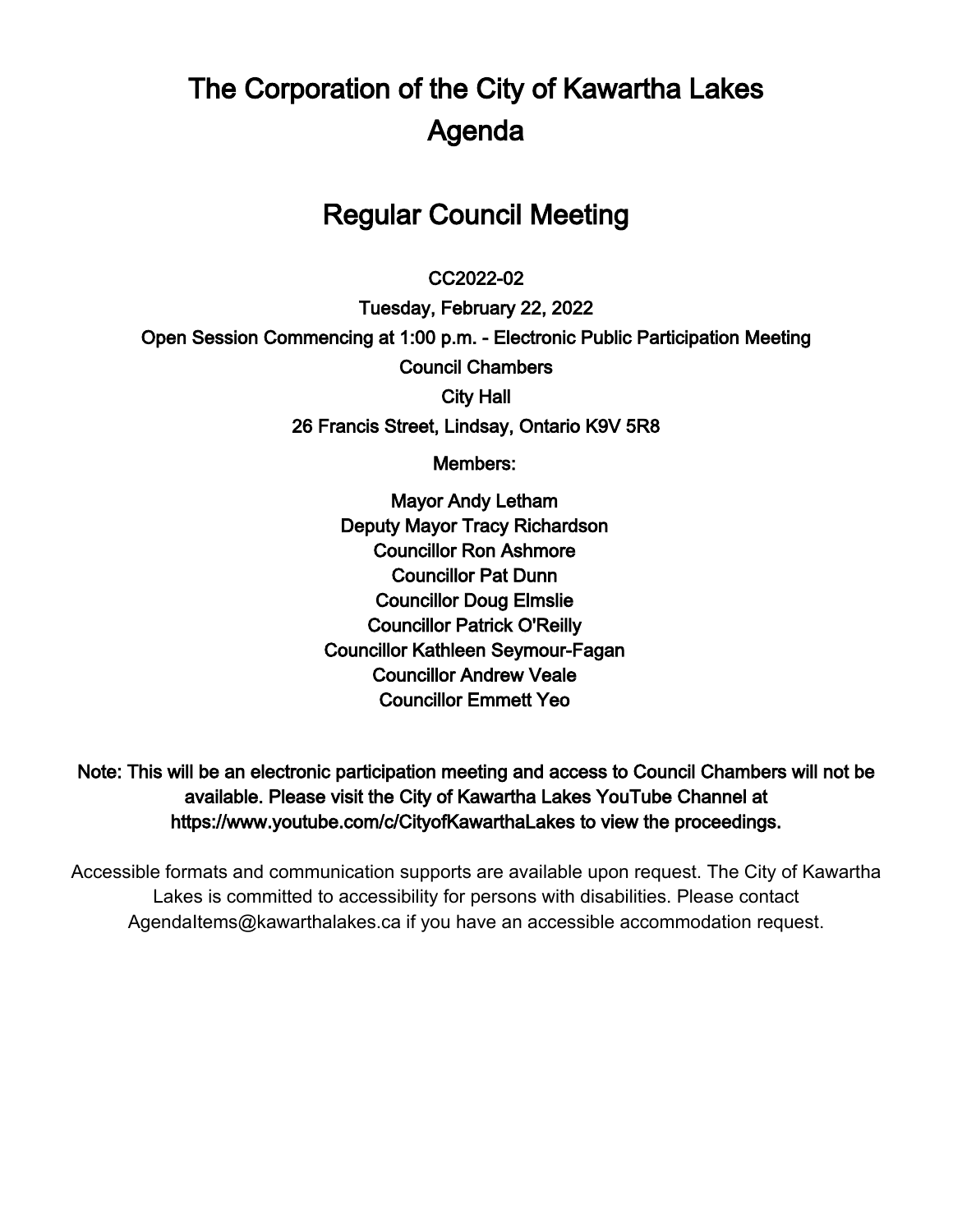| 1.   | Call to Order                                                                                 |           |
|------|-----------------------------------------------------------------------------------------------|-----------|
| 2.   | <b>Opening Ceremonies</b>                                                                     |           |
| 2.1. | O Canada                                                                                      |           |
| 2.2. | <b>Moment of Silent Reflection</b>                                                            |           |
| 2.3. | Adoption of Open Session Agenda                                                               |           |
| 3.   | <b>Disclosure of Pecuniary Interest</b>                                                       |           |
| 4.   | Notices and Information by Members of Council and Staff                                       |           |
| 4.1. | Council                                                                                       |           |
| 4.2. | <b>Staff</b>                                                                                  |           |
| 5.   | <b>Council Minutes</b>                                                                        | $22 - 45$ |
|      | Regular Council Meeting, January 25, 2022                                                     |           |
|      | That the Minutes of the January 25, 2022 Regular Council Meeting, be<br>received and adopted. |           |
| 6.   | <b>Deputations</b>                                                                            |           |
| 7.   | Correspondence                                                                                |           |
| 7.1. | CC2022-02.7.1                                                                                 | $46 - 47$ |
|      | <b>Resolution Regarding the Ontario Land Tribunal</b><br>Tom Mrakas, Mayor, Town of Aurora    |           |
| 8.   | <b>Presentations</b>                                                                          |           |
| 9.   | <b>Committee of the Whole</b>                                                                 |           |
|      |                                                                                               |           |

- 9.1. Correspondence Regarding Committee of the Whole Recommendations
- 9.2. Committee of the Whole Minutes **48** 58
	- Committee of the Whole Meeting, February 8, 2022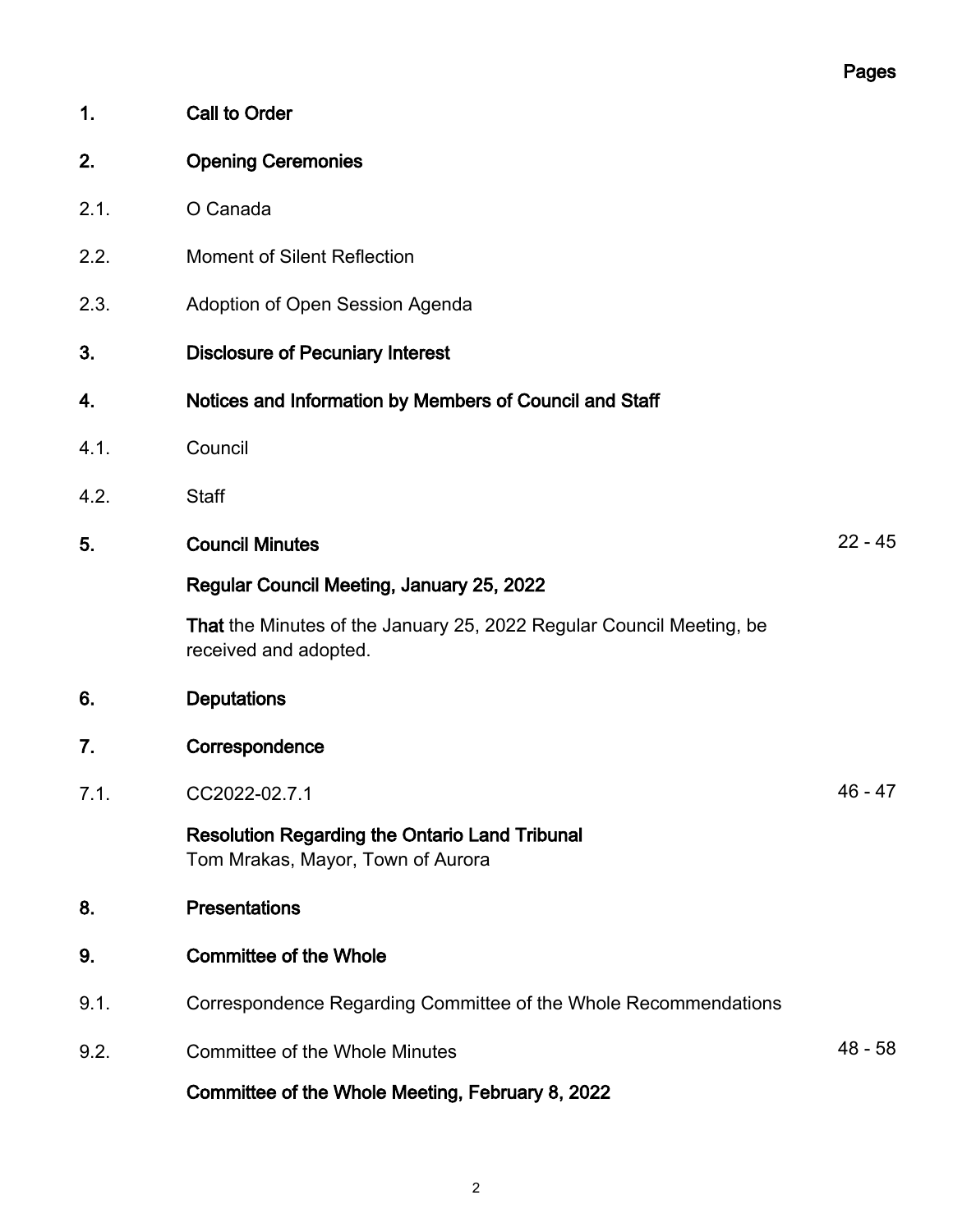That the Minutes of the February 8, 2022 Committee of the Whole Meeting be received and the recommendations, included in Section 9.3 of the Agenda, be adopted.

- 9.3. Business Arising from Committee of the Whole Minutes
- 9.3.1. CW2022-023

That the deputation of David Webb, regarding Future Waste Disposal Options, be received.

9.3.2. CW2022-024

That the correspondence from David Webb, regarding the Customer Service Dashboard, be received.

9.3.3. CW2022-025

That the correspondence from Courtney-Ann Craft, regarding the Carden Field Naturalists Sub-Committee for Equality, Diversity and Inclusion in Nature, be received; and

That the correspondence be forwarded to the Chief Administrative Officer for information and consideration through the City's future Equity, Diversity and Inclusion (EDI) Program implementation.

9.3.4. CW2022-026

That the presentation by Deputy Mayor Richardson, regarding the 2021 Bee Hero Awards, be received.

9.3.5. CW2022-027

That the presentation by Adam Found, Manager of Corporate Assets, and Betsy Varghese, Project Manager, Dillon Consulting, regarding Future Waste Management Options Study, be received.

9.3.6. CW2022-028

That Report CA2022-001, Future Waste Management Options Study, be received;

That a public consultation for future options regarding the City's waste management service be conducted; and

That Staff report on the results of the public consultation by the end of Q3, 2022.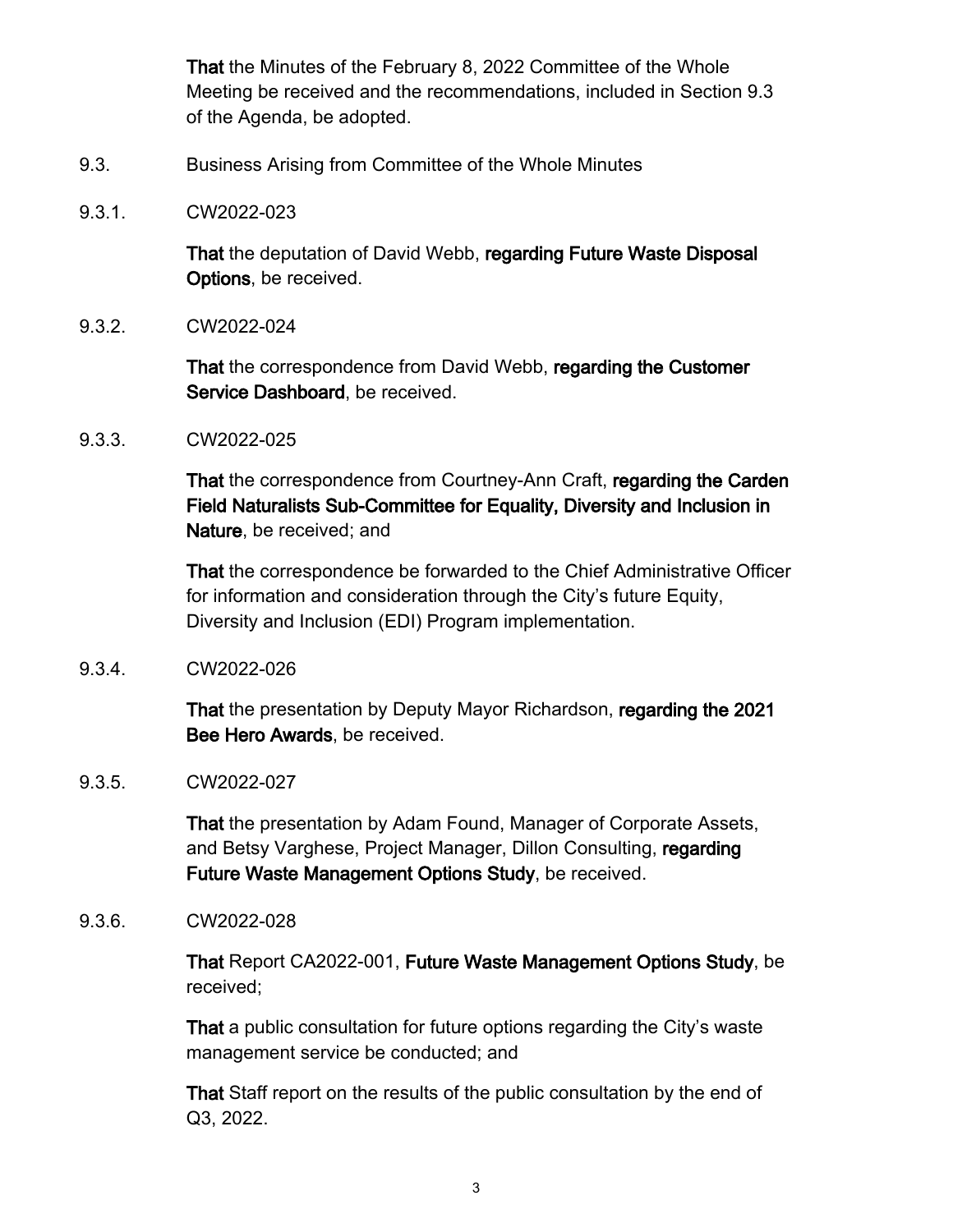#### 9.3.7. CW2022-029

That the presentation by Jonathan Derworiz, Planner II, Katherine Jim, of CIMA+ and Neluka Leanage, of CIMA+, regarding the Active Transportation Master Plan Task Force, be received.

9.3.8. CW2022-030

That Report PLAN2022-006, Active Transportation Master Plan (ATMP) Task Force, be received; and

That the ATMP Task Force Terms of Reference, substantially in the form attached as Appendix A to Report PLAN2022-006, be approved and adopted by Council.

9.3.9. CW2022-031

That the presentation by Emily Turner, Economic Development Officer - Heritage Planning, regarding the Heritage Inventory Framework, be received.

9.3.10. CW2022-032

That Report ED2022-006, Heritage Inventory Framework, be received; and

That the Heritage Inventory Framework as outlined in Appendix A be adopted.

9.3.11. CW2022-033

That Report ED2022-007, Removal of Property from the Heritage Register – 1824 County Road 46, Eldon Township, be received; and

That the subject property be removed from the Heritage Register.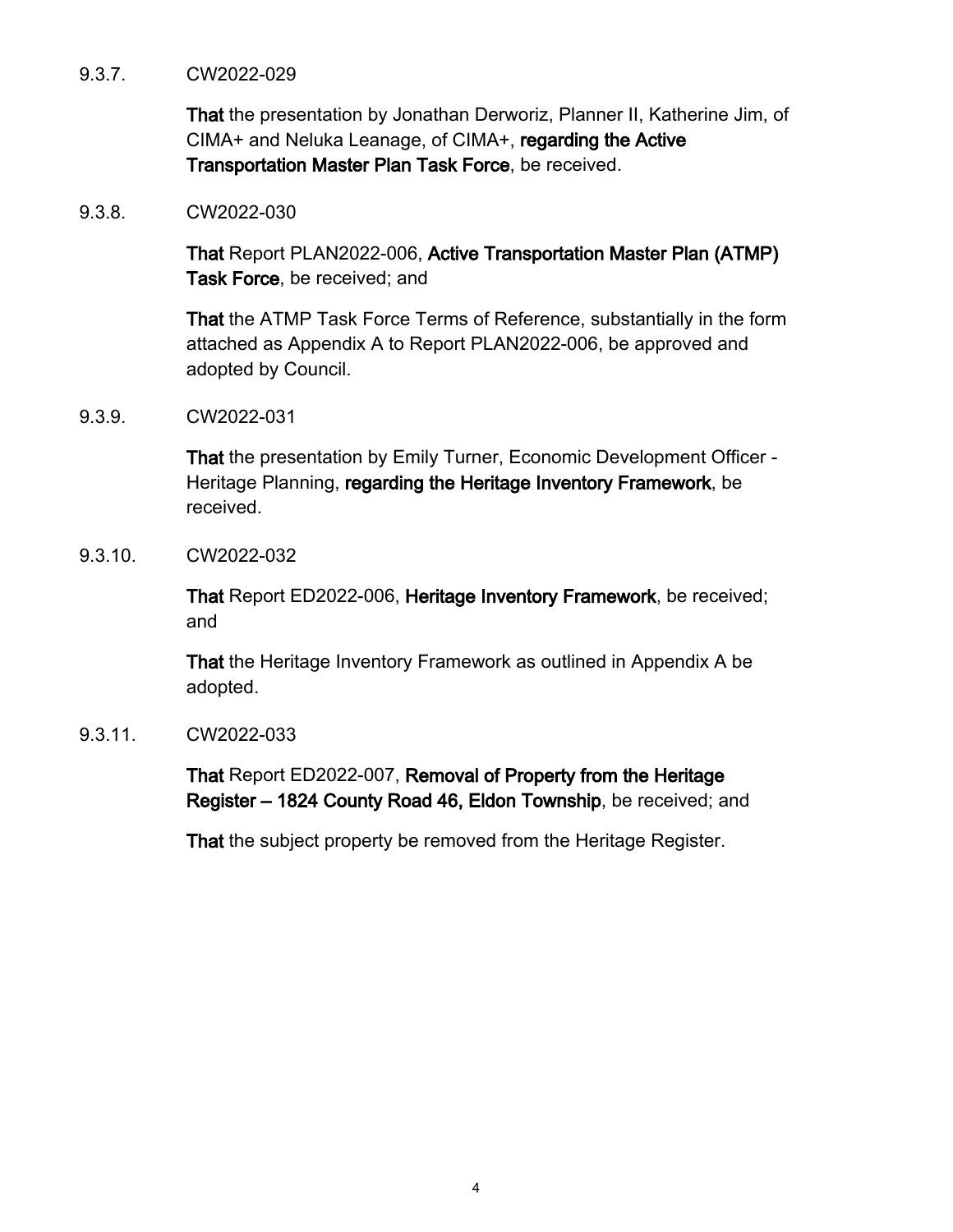#### 9.3.12. CW2022-034

That Report CLK2022-001, 2022 Municipal Election Update and Related By-Laws be received;

That the By-Law to Delegate Authority for Decisions to the Chief Administrative Officer for Restricted Acts after Nomination Day in the City of Kawartha Lakes, attached to Report CLK2022-001 as Appendix A, be brought forward to Council for adoption;

That the By-Law to Approve the 2022 Election Accessibility Plan for the City of Kawartha Lakes, attached to Report CLK2022-001 as Appendix B, be brought forward to Council for adoption; and

That the Procedural By-law Amendment to set the date of the Inaugural Meeting for each term of Council attached to Report CLK2022-001 as Appendix C be brought forward to Council for adoption.

9.3.13. CW2022-035

That Report CORP2022-002, Assuring Business Continuity for Network Operations, be received.

9.3.14. CW2022-036

That Report ED2022-003, Public Art Acquisition by Donation: Fenelon Falls Marquee, be received; and

That Council approve the acquisition by donation of the Fenelon Marquee sign from the Fenelon Theatre Marquee Committee and authorize the Mayor and Clerk to sign the Acquisition agreement to be in a form satisfactory to the City Solicitor.

9.3.15. CW2022-037

That Report ED2022-005, 2021 Kawartha Lakes Business Count, be received.

9.3.16. CW2022-038

That Report WM2022-004, 2021 Lindsay Ops Landfill Gas Generator Summary, be received.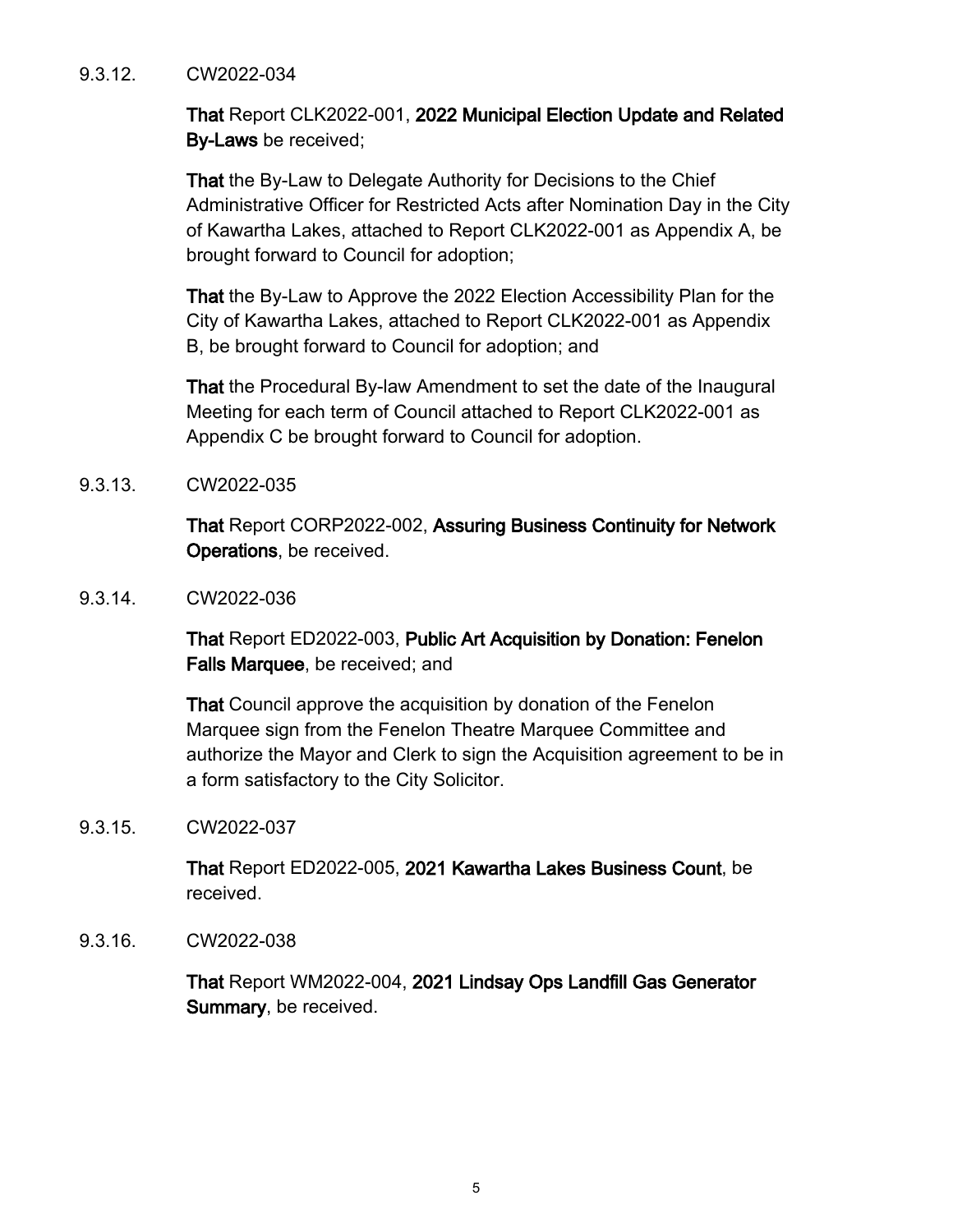#### 9.3.17. CW2022-039

That the Memorandum from Councillor Ashmore, regarding Drainage on Kawartha Lakes Road 36 Segment, be received; and

That Staff be directed to meet with the local Councillor on site to review the segment of Kawartha Lakes Road 36, from south of municipal address 1364 to the east side of Pleasant Point Road, to determine if any drainage work is required.

9.3.18. CW2022-040

That the Memorandum from Councillor Ashmore, regarding Cedar Glen Culvert and Ditching, be received.

9.4. Items Extracted from Committee of the Whole Minutes

#### 10. Planning Advisory Committee

- 10.1. Correspondence Regarding Planning Advisory Committee Recommendations
- 10.2. Planning Advisory Committee Minutes **10.2.** S9 67

#### Planning Advisory Committee Meeting, February 9, 2022

That the Minutes of the February 9, 2022 Planning Advisory Committee Meeting be received and the recommendations, included in Section 10.3 of the Agenda, be adopted.

- 10.3. Business Arising from Planning Advisory Committee Minutes
- 10.3.1. PAC2022-006

That Report PLAN2022-005, Official Plan Amendment and Zoning Bylaw Amendment for 614 Shamrock Road, Emily, be received for information;

That By-laws to implement an Official Plan and Zoning By-law Amendments regarding application D06-2021-029, be prepared, approved, and adopted by Council; and

That the Mayor and Clerk be authorized to execute any documents and agreements required by the approval of these applications.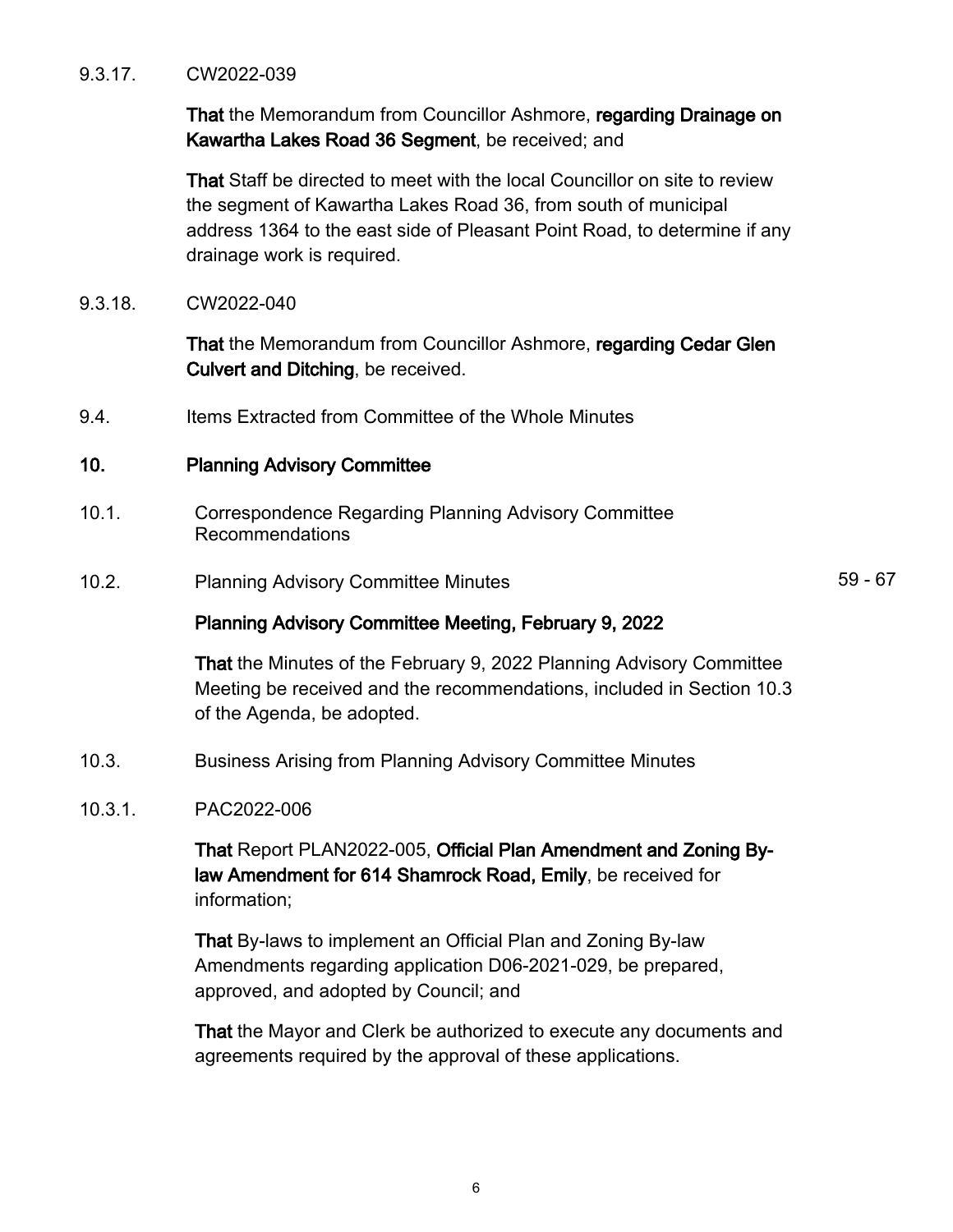#### 10.3.2. PAC2022-007

That Report PLAN2022-007, Part of Lot 24, Concession 5, geographic Township of Ops, former Town of Lindsay, Regis Homes Limited – Applications D05-2017-001 and D06-2017-019, be received; and

That PLAN2022-007 respecting Applications D05-2017-001 and D06- 2017-019 be referred back to staff to address any issues raised through the public consultation process and for further review and processing until such time that all comments have been received from all circulated agencies and City Departments, and that any comments and concerns have been addressed.

#### 10.3.3. PAC2022-008

That Report PLAN2022-008, Part of Lot A and Lot B, Plan 115, geographic Township of Fenelon, City of Kawartha Lakes, identified as 10 Goodman Road, Hunt Homes Inc. – D06-2021-032, be received; and

That the application respecting the proposed Zoning By-law Amendment be referred back to staff until such time as all comments have been received and addressed from all circulated agencies, City Departments, and the public, and for further review and processing.

#### 10.3.4. PAC2022-009

That Report ENG2022-002, Municipal Infrastructure Design Guidelines – Annual Update, be received;

That Staff be directed to continue to update and to add to the information available on the City's website, including templates and details, to facilitate engineering design submissions for development; and

That Staff be directed to continue to monitor for any communication improvements and for any current legislative or regulatory enhancements requiring updates to the existing guidelines on the City's website.

#### 10.3.5. PAC2022-010

That Report ENG2022-003, Registered Subdivision Agreement Status Update, be received; and

That Staff be directed to continue to provide annual updates for continued communication, process improvement, and to support the development community.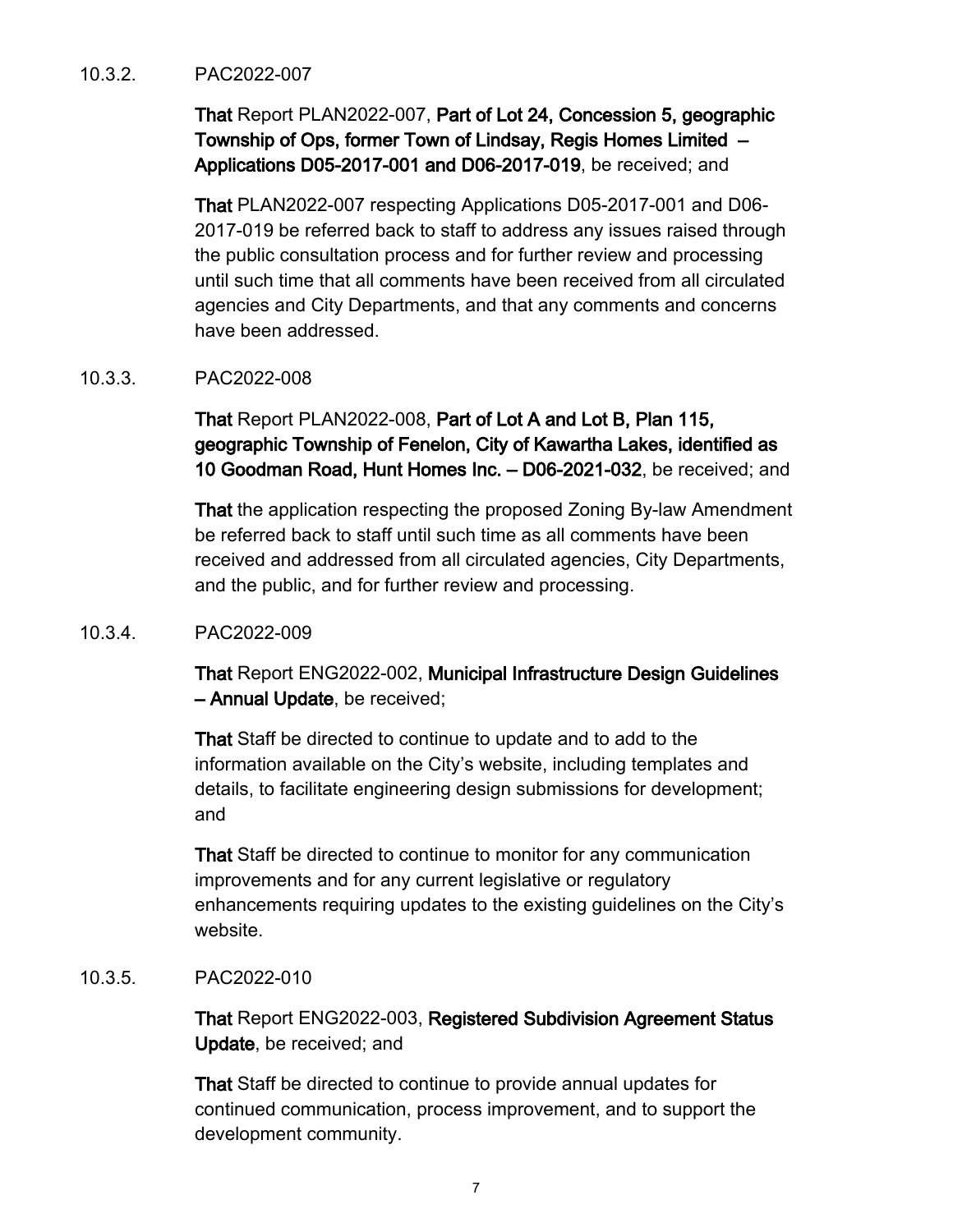#### 10.3.6. PAC2022-011

That Report ENG2022-004, Assumption of Trails of the Kawarthas Subdivision – Stormwater Management Pond, be received;

That the Assumption of Trails of the Kawarthas Subdivision – Stormwater Management Pond, Geographic Town of Lindsay, City of Kawartha Lakes, be approved;

That an Assumption By-Law, substantially in the form attached as Appendix 'A' to Report ENG2022-004 be approved and adopted by Council; and

That the Mayor and City Clerk be authorized to execute any documents and agreements required by the approval of this application.

10.4. Items Extracted from Planning Advisory Committee Minutes

#### 11. Consent Matters

That all of the proposed resolutions shown in Section 11.1 of the Agenda be approved and adopted by Council in the order that they appear on the agenda and sequentially numbered.

- 11.1. Reports
- 11.1.1. LGL2022-001 68 72

2022 General Insurance and Risk Management Program Jolene Ramsay, Insurance Risk Management Officer

That Report LGL2022-001, 2022 General Insurance and Risk Management Program, be received.

# 11.1.2. RS2022-013 73 - 128

Proposed Addendum to a Lease Agreement between Camber Construction Inc. and the City of Kawartha Lakes for Hangar Lot 23 at the Municipal Airport Christine Oliver, Law Clerk - Realty Services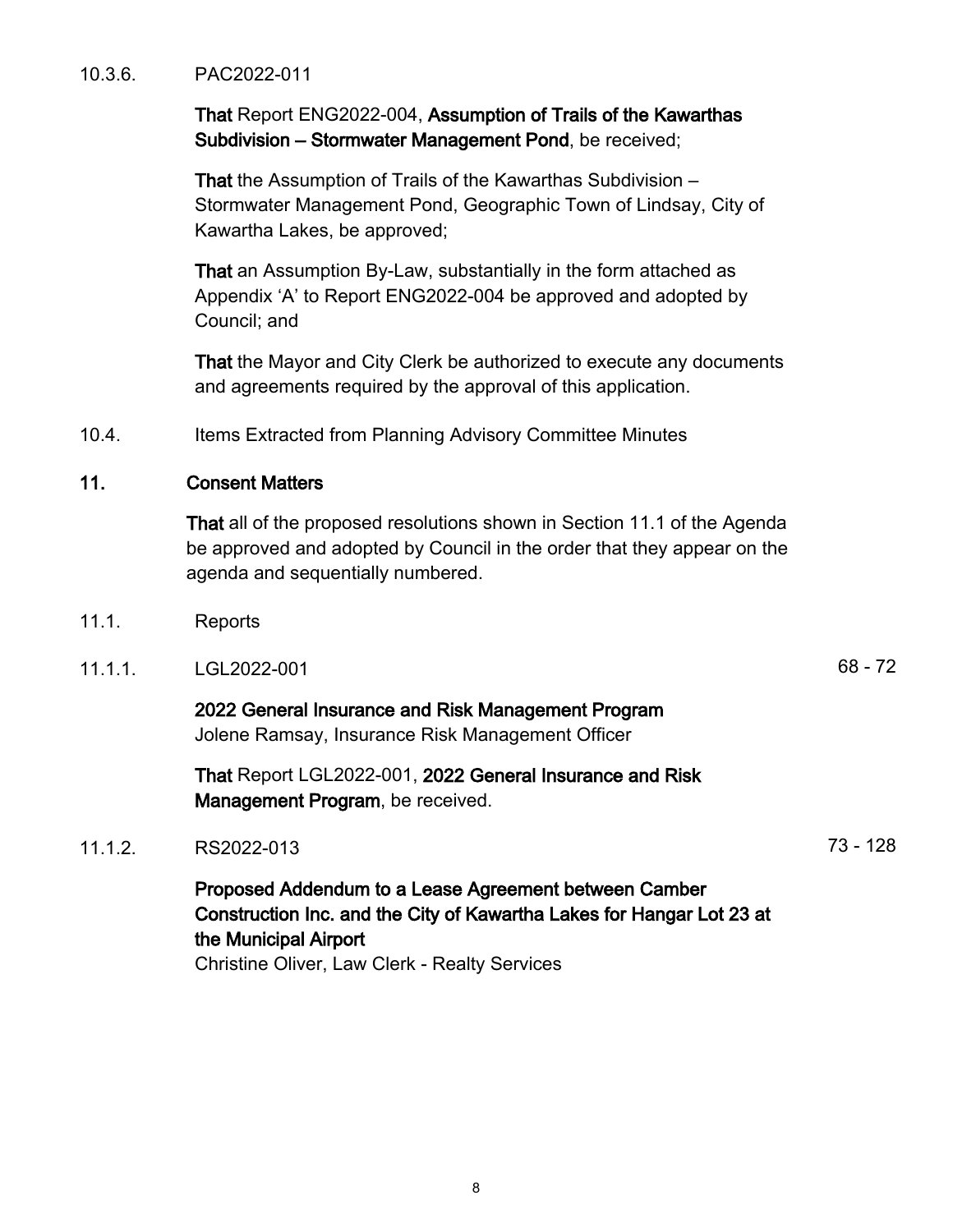That Report RS2022-013, Proposed Addendum to a Lease Agreement between the City of Kawartha Lakes and Camber Construction Inc. for Hangar Lot 23 at the Municipal Airport, be received;

That a By-Law (attached as Appendix G) be approved, authorizing the Mayor and Clerk to execute the proposed addendum (attached as Appendix F) (the "Addendum") to the previously executed 25-year lease agreement dated 12<sup>th</sup> day of October 2019 (attached as Appendix E) (the "Lease Agreement") between the City of Kawartha Lakes and Camber Construction Inc. for a privately constructed and owned hangar on Lot 23 located at the Municipal Airport, 3187 Highway 35 N, Lindsay; and

That the Mayor and Clerk be authorized to execute the Addendum to the Lease Agreement, as set out in Appendix F.

#### 11.1.3. RS2022-014 29 - 184

# Proposed Addendum to a Lease Agreement between the City of Kawartha Lakes and Camber Construction Inc. for Hangar Lot 24 at the Municipal Airport

Christine Oliver, Law Clerk - Realty Services

That Report RS2022-014 Proposed Addendum to a Lease Agreement between the City of Kawartha Lakes and Camber Construction Inc. for Hangar Lot 24 at the Municipal Airport, be received;

That a By-Law (attached as Appendix G) be approved, authorizing the Mayor and Clerk to execute the proposed addendum (attached as Appendix F) (the "Addendum") to the previously executed 25-year lease agreement dated  $12<sup>th</sup>$  day of October 2019 (attached as Appendix E) (the "Lease Agreement") between the City of Kawartha Lakes and Camber Construction Inc. for a privately constructed and owned hangar on Lot 24 located at the Municipal Airport, 3187 Highway 35 N, Lindsay; and

That the Mayor and Clerk be authorized to execute the Addendum to the Lease Agreement, as set out in Appendix F.

# 11.1.4. RS2022-016 240

Proposed Addendum to a Lease Agreement between the City of Kawartha Lakes and 2745502 Ontario Inc. for Hangar Lot 21 at the Municipal Airport

Christine Oliver, Law Clerk - Realty Services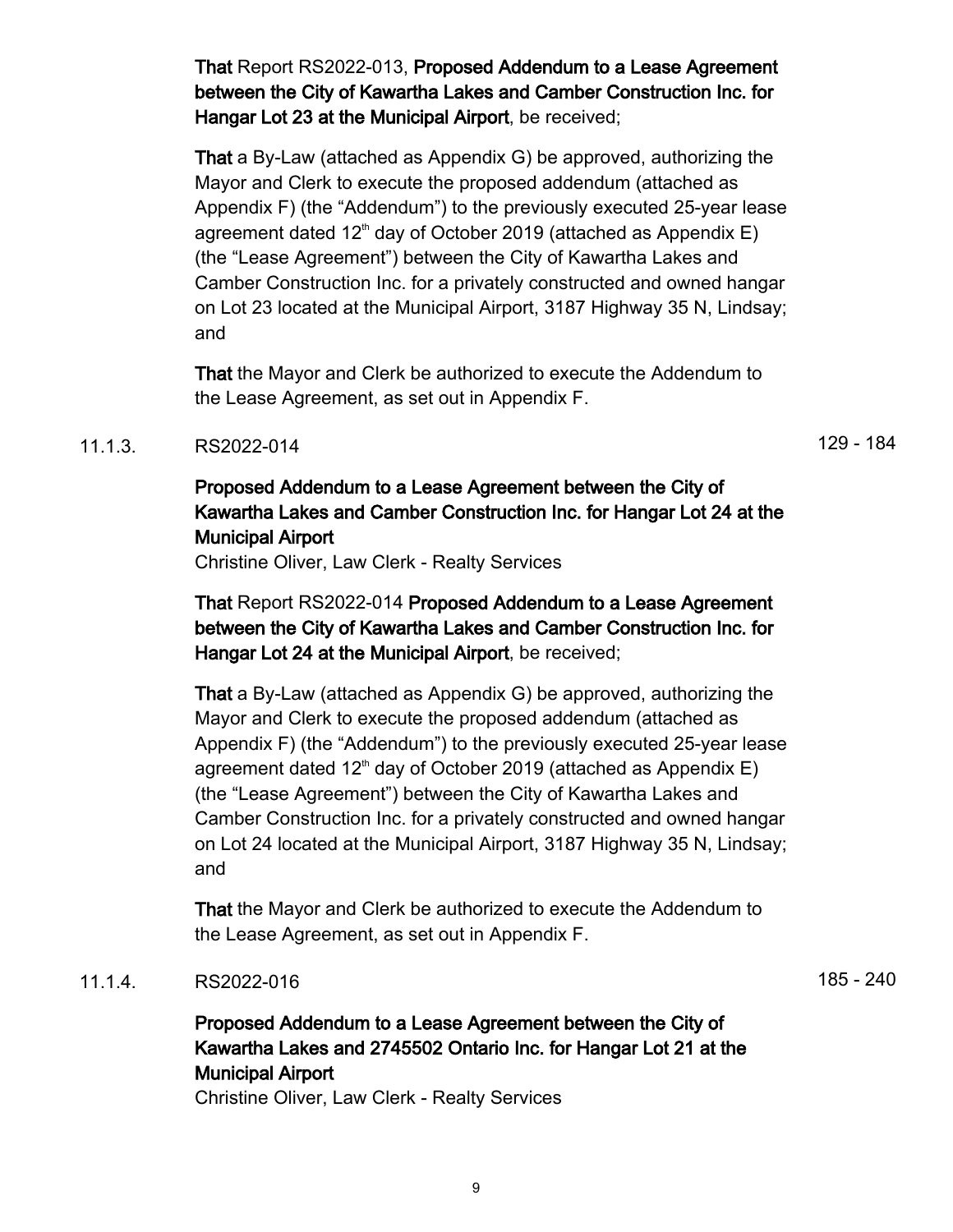That Report RS2022-016, Proposed Addendum to a Lease Agreement between the City of Kawartha Lakes and 2745502 Ontario Inc. for Hangar Lot 21 at the Municipal Airport, be received;

That a By-Law (attached as Appendix G) be approved, authorizing the Mayor and Clerk to execute the proposed addendum (attached as Appendix F) (the "Addendum") to the previously executed 25 year lease agreement dated 12<sup>th</sup> day of October 2019 (attached as Appendix E) (the "Lease Agreement") between the City of Kawartha Lakes and 2745502 Ontario Inc. for a privately constructed and owned hangar on Lot 21 located at the Municipal Airport, 3187 Highway 35 N., Lindsay; and

That the Mayor and Clerk be authorized to execute the Addendum to the Lease Agreement, as set out in Appendix F.

# 11.1.5. RS2022-017 241 - 298

# Proposed Addendum to a Lease Agreement between the City of Kawartha Lakes and Martyn Mini Hoe for Hangar Lot 22 at the Municipal Airport

Christine Oliver, Law Clerk - Realty Services

That Report RS2022-017, Proposed Addendum to a Lease Agreement between the City of Kawartha Lakes and Martyn Mini Hoe for Hangar Lot 22 at the Municipal Airport, be received;

That a By-Law (attached as Appendix G) be approved, authorizing the Mayor and Clerk to execute the proposed addendum (attached as Appendix F) (the "Addendum") to the previously executed 25 year lease agreement dated  $12<sup>th</sup>$  day of October 2019 (attached as Appendix E) (the "Lease Agreement") between the City of Kawartha Lakes and Martyn Mini Hoe for a privately constructed and owned hangar on Lot 22 located at the Municipal Airport, 3187 Highway 35 N., Lindsay; and

That the Mayor and Clerk be authorized to execute the Addendum to the Lease Agreement, as set out in Appendix F.

# 11.1.6. PUR2022-003 299 - 302

2021-87-CQ Renovations to the Kawartha Lakes Police Service Property Room Ashley Wykes, Buyer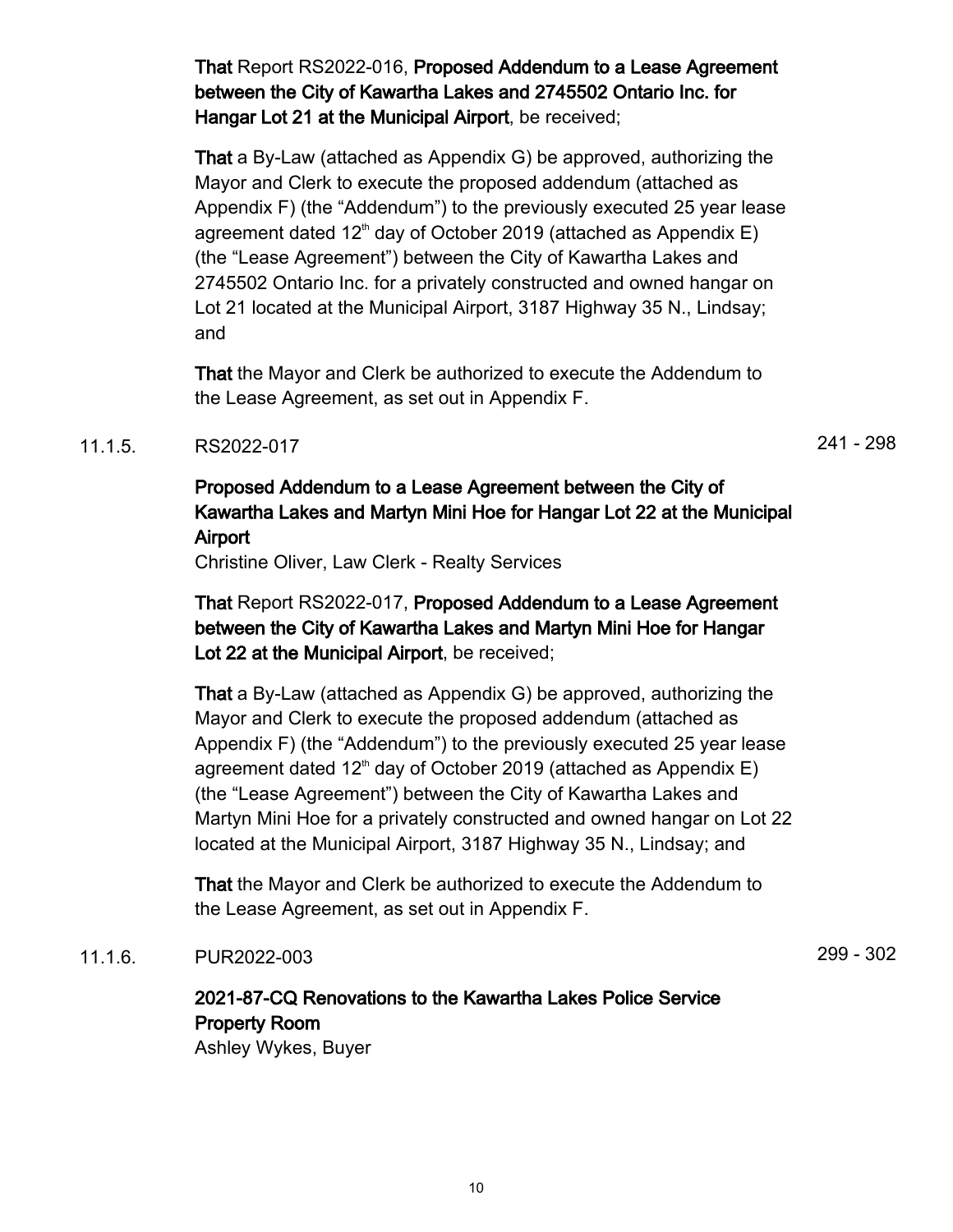That Report PUR2022-003, 2021-87-CQ Renovations to the Kawartha Lakes Police Service Property Room, be received;

That Nirvana Interiors Inc., being the lowest compliant submission, be awarded 2021-87-CQ Renovations to the Kawartha Lakes Police Service Property Room for the quotation amount of \$304,767.00 not including HST;

That the additional expenditure in the amount of \$184,304.00 is to be funded from the uncommitted portion of the Capital Contingency Reserve (account 1.32248);

That subject to receipt of the required documents, the Mayor and Clerk be authorized to execute the agreement to award the contract; and

That the Procurement Division be authorized to issue a purchase order.

# 11.1.7. PUR2022-004 303 - 306

2021-95-CQ Interior Building Renovations to 1699 Kirkfield Road (Kirkfield Medical Centre), Kirkfield

Ashley Wykes, Buyer

That Report PUR2022-004, 2021-95-CQ Interior Building Renovations to 1699 Kirkfield Road (Kirkfield Medical Centre), Kirkfield, be received;

That Ecowall Systems Ltd., being the lowest compliant submission, be awarded 2021-95-CQ Interior Building Renovations to 1699 Kirkfield Road (Kirkfield Medical Centre), Kirkfield for the quotation amount of \$64,000.00 not including HST;

That the additional expenditure in the amount of \$21,229.00 be funded from the uncommitted portion of the Capital Contingency Reserve;

That subject to receipt of the required documents, the Director of Community Services be authorized to execute the agreement to award the contract; and

That the Procurement Division be authorized to issue a purchase order.

## 11.1.8. PUR2022-005 307 - 309

# 2022-12-SS Single Source Purchase of Fleet GPS Hardware and **Software**

Ashley Wykes, Buyer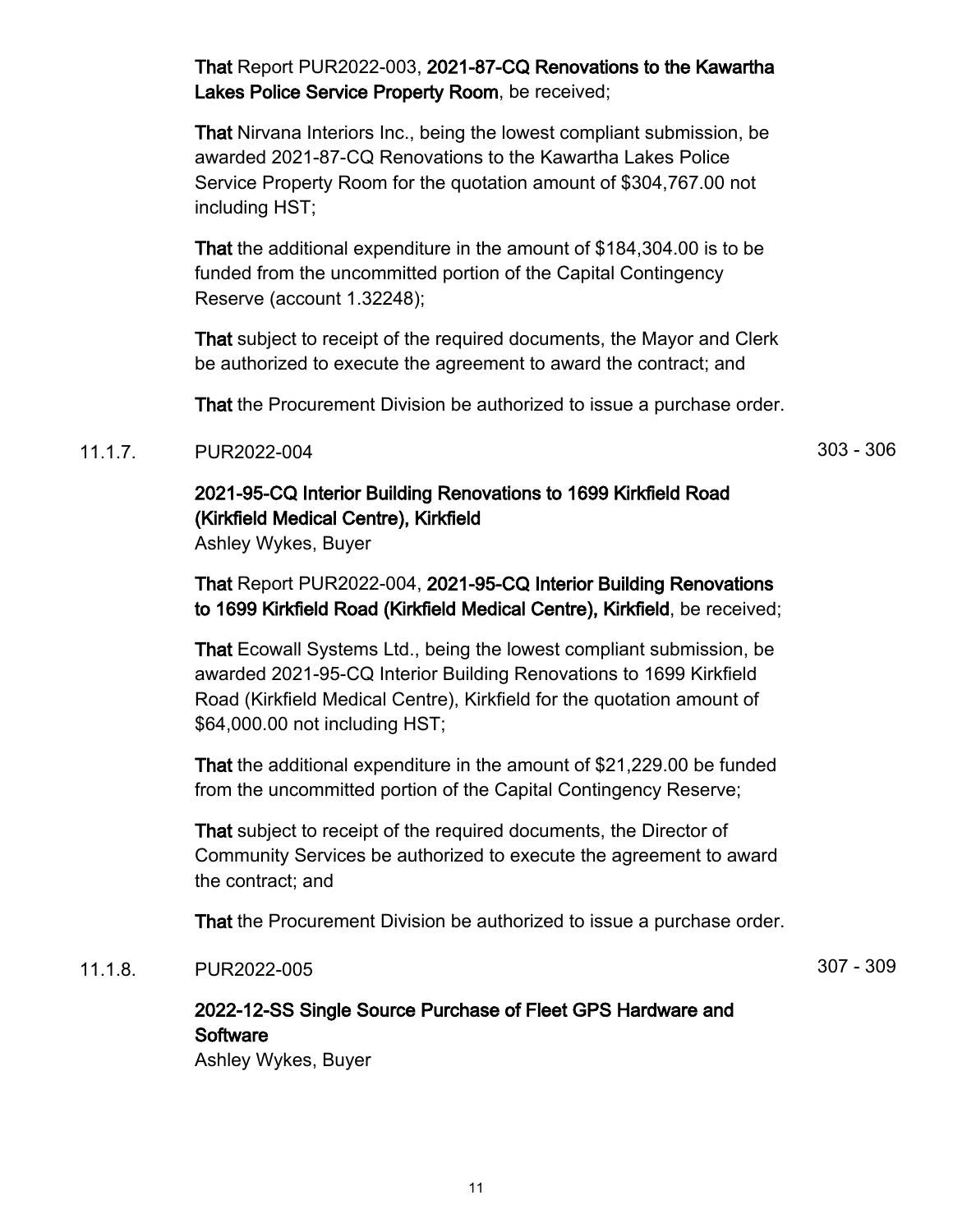That Report PUR2022-005, 2022-12-SS Single Source Purchase of Fleet GPS Hardware and Software, be received;

That Geotab Inc. be awarded the single source purchase of Fleet GPS Hardware and Software in an amount of \$116,524.00 not including HST;

That subject to receipt of the required documents, the Mayor and Clerk be authorized to execute the agreements to award the contract; and

That the Procurement Division be authorized to issue a purchase order.

11.1.9. PUR2022-006 310 - 312

# Single Source Change in Scope for the Addition of Facilities to the Capital Needs Assessment

Linda Lee, Buyer

That Report PUR2022-006, Single Source Change in Scope for the addition of facilities to the Capital Needs Assessment, be received;

That Ontario Clean Water Agency (OCWA) be awarded a Change in Scope for the above noted Single Source in the amount of \$29,348.00 not including HST;

That subject to receipt of the required documents, the Mayor and Clerk be authorized to execute the agreements to award the contract; and

That the Procurement Division be authorized to issue a purchase order.

# 11.1.10. PUR2022-007 313 - 316

# 2021 Q3 and Q4 Quarterly Report

Launa Macey, Supervisor, Financial Services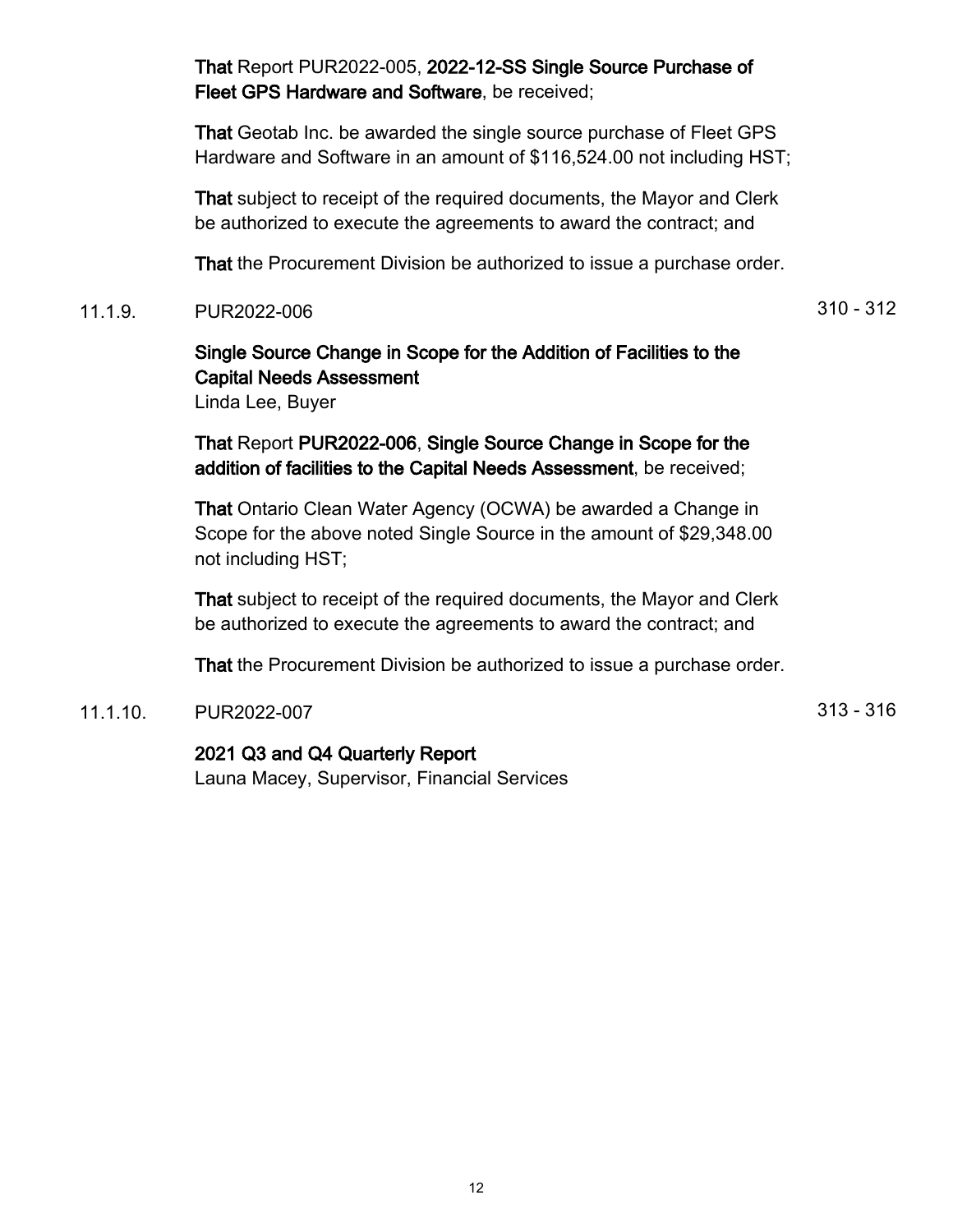|          | That Report PUR2022-007, 2021 Q3 and Q4 Quarterly Report, be<br>received;                                                                                        |             |
|----------|------------------------------------------------------------------------------------------------------------------------------------------------------------------|-------------|
|          | That 999210301 emergency repairs to Woods of Manilla (Q3 and Q4)<br>be funded from the Water Infrastructure Reserves (1.32050) in the<br>amount of \$134,344.00; |             |
|          | That 994210223 emergency repairs to G21 Road Grader be funded<br>from Capital Contingency Reserve (1.32248) in the amount of<br>\$62,313.00;                     |             |
|          | That 999210401 emergency repairs to RBC Train #2 King's Bay be<br>funded from the Sewer Infrastructure Reserves (1.32030) in the amount<br>of \$157,389.00;      |             |
|          | That 983210102 for the Design of CKL Road 36 North of Hwy 7 be<br>funded from Capital Contingency Reserve (1.32248) in the amount of<br>\$30,453.00; and         |             |
|          | That 983101102 Construction of CKL Road 36 North of Hwy 7 be<br>funded from Capital Contingency Reserve (1.32248) in the amount of<br>\$198,098.00.              |             |
| 11.1.11. | PR2022-002                                                                                                                                                       | $317 - 320$ |
|          | 50/50 Community Project Capital Fund<br>Shelley Cooper, Community Partnership and Programs Supervisor                                                            |             |
|          | That Report PR2022-002, 50/50 Community Project Capital Fund, be<br>received for information only.                                                               |             |
| 11.1.12. | PR2022-003                                                                                                                                                       | $321 - 329$ |
|          | <b>Community Partnership and Development Fund</b><br>Shelley Cooper, Community Partnership and Programs Supervisor                                               |             |
|          | That Report PR2022-003, Community Partnership and Development<br>Fund, be received for information only.                                                         |             |
| 11.1.13. | ENG2022-006                                                                                                                                                      | $330 - 347$ |
|          | <b>Curtin Municipal Drain Petition</b>                                                                                                                           |             |

Michael Farquhar, Manager of Technical Services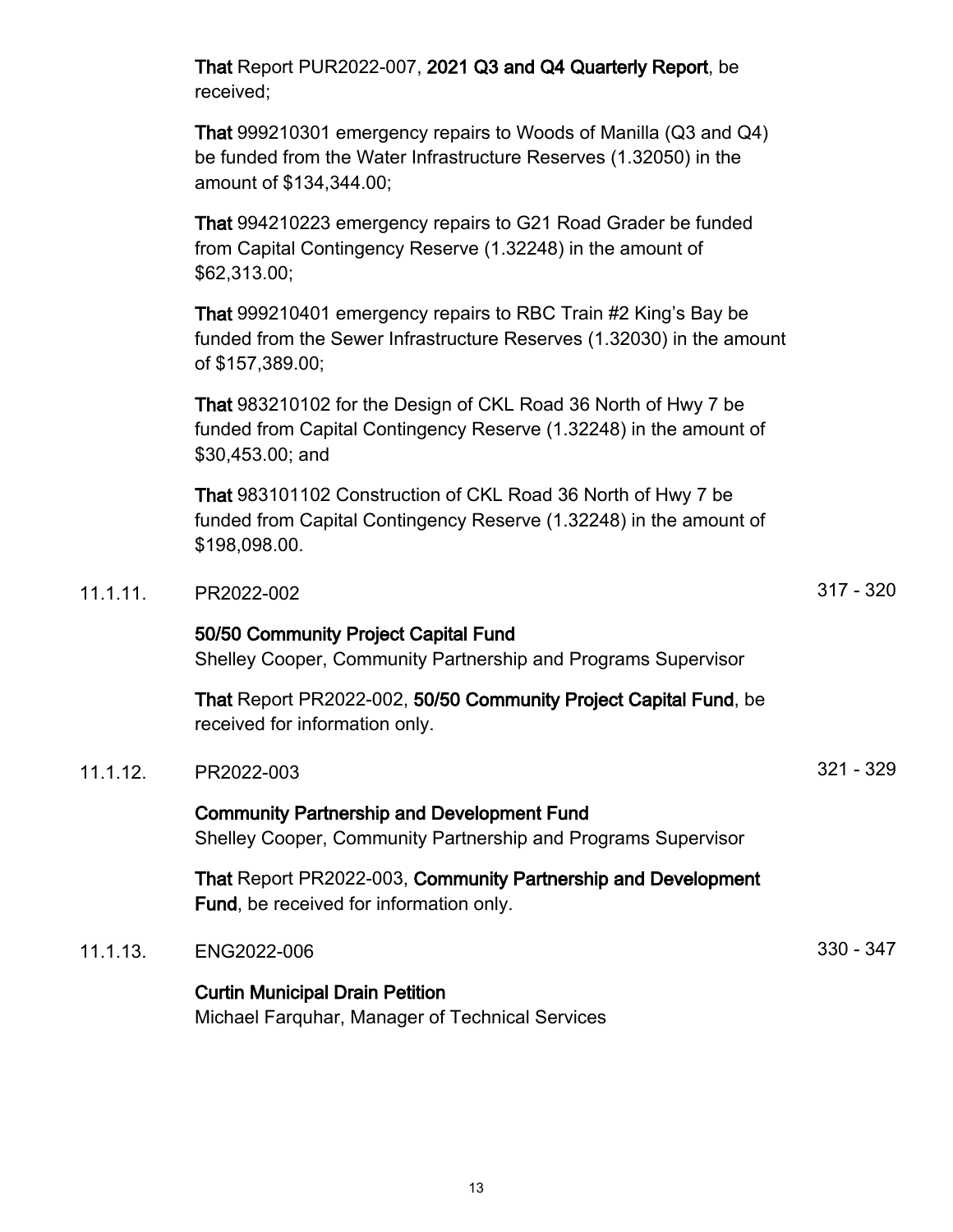That Report ENG2022-006, Recommendations from the December 9, 2021 Drainage Board Meeting (Curtin Petition), be received;

That Council proceed with the petition submitted by Michael Curtin for drainage works for Concession 3, Part Lot 8 Geographic Township of Fenelon to be known as the Curtin Municipal Drain and instruct the City Clerk to proceed with the notices required under Section 5 of the Drainage Act;

That Staff concurrently continue to pursue with the petitioners options for a mutual drain agreement as per the City Policy; and

That pursuant to Section 8(1) of the Drainage Act, R.S.O. 1990, Chapter D. 17, Staff recommend to Council, Ken Smith and Mark Hoar of D.M. Wills and Associates Limited be appointed as the Engineer's of Record for the examination of the area requiring drainage and proceed with the requirements of the Drainage Act for the proposed Curtin Municipal Drain.

11.1.14. ENG2022-007 348 - 373

# Recommendations from the December 9, 2021 Drainage Board Meeting (Ops #4 Municipal Drain)

Michael Farquhar, Manager of Technical Services

That Report ENG2022-007, Recommendations from the December 9, 2021 Drainage Board Meeting (Ops # 4 Municipal Drain), be received;

That Council adopt the Ops 4 Municipal Drain Section 78 Improvement Report (as prepared by M. Gerrits P. Eng.) and proceed with first, second and third reading of a by-law to provide for improvements to existing drainage works in the City of Kawartha Lakes known as the Ops 4 Municipal Drain; and

That as the City of Kawartha Lakes is the sole assessed property owner for the Section 78 Improvement of the Ops 4 Municipal Drain, Council deems no further Court of Revision proceedings are required.

# 11.1.15. ENG2022-008 374 - 409

#### Hugh Davidson Municipal Drain Improvement

Michael Farquhar, Manager of Technical Services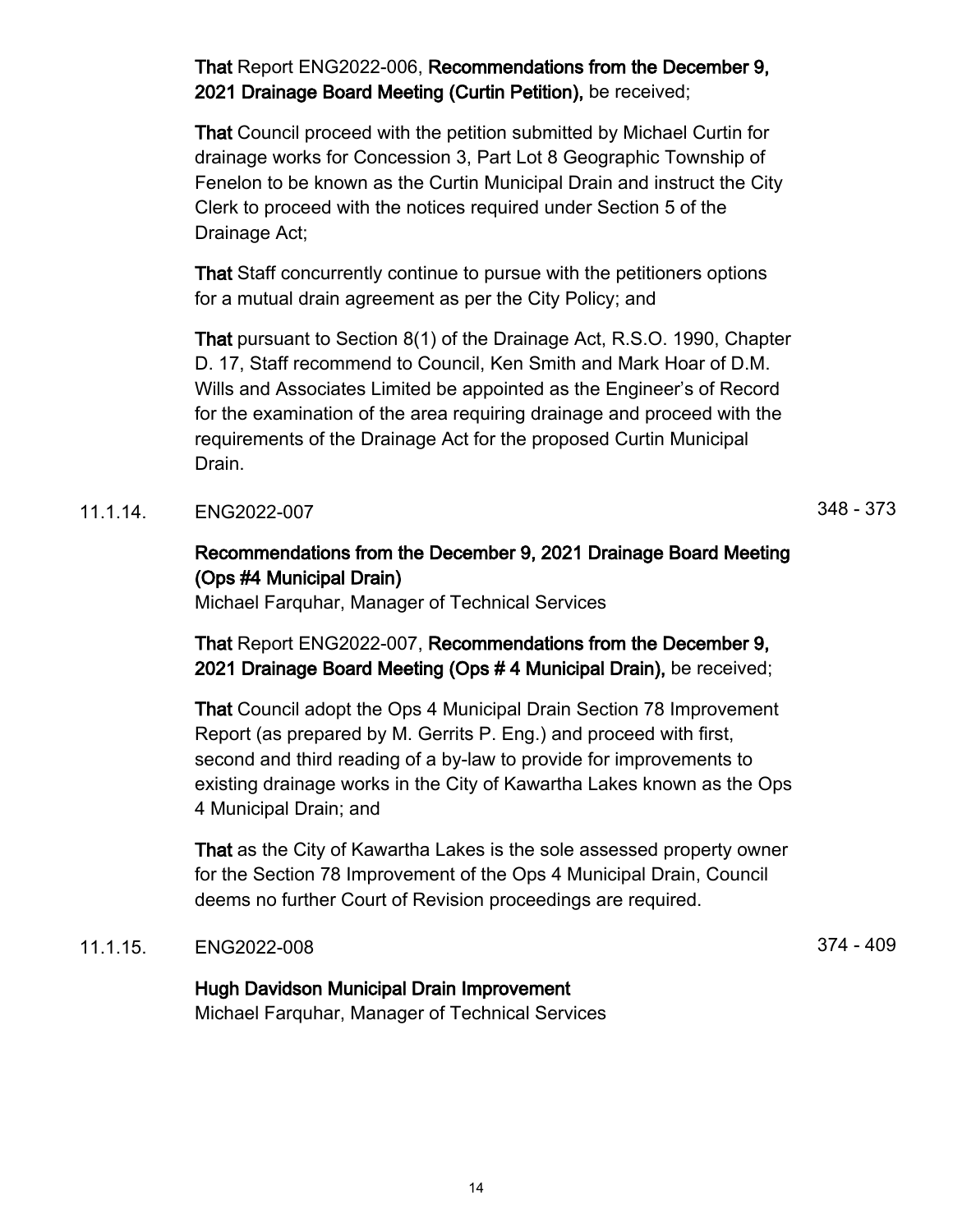That Report ENG2022-008, Hugh Davidson Municipal Drain Improvement Consideration Report, be received;

That Council adopt the Hugh Davidson Municipal Drain Section 78 Improvement Report (as prepared by M. Gerrits P. Eng.) and proceed with first and second reading of a by-law to provide for improvements to existing drainage works in the City of Kawartha Lakes known as the Hugh Davidson Municipal Drain; and

That Council instructs staff to make the necessary arrangements for a Court of Revision to be held on the Hugh Davidson Municipal Drain Section 78 Improvement.

# 11.1.16. PLAN2022-009 410 - 414

Repeal and Replacement to a Previously Passed Amendment to a Zoning By-law - Removal of Holding (H) Provision – Vacant Lands, Block 39, PLAN 57M-798 (Logie Street), former Town of Lindsay Kent Stainton, Planner II

That Report PLAN2022-009, Block 39, Plan 57M-798, former Town of Lindsay, City of Kawartha Lakes, identified as vacant land on Logie Street, Lindsay, Bromont Homes Inc. - D06-2021-008, be received;

That the proposed zoning by-law amendment, substantially in the form attached as Appendix C to Report PLAN2022-009, be adopted by Council; and

That the Mayor and Clerk be authorized to execute any documents required by the approval of this application.

# 11.1.17. PLAN2022-010 415 - 422

Condominium Description Exemption Application by 2594441 Ontario Inc.

Richard Holy, Director of Development Services

That Report PLAN2022-010, Condominium Description Exemption Request by 2594441 Ontario Inc., File No. D04-2022-001, be received;

That the Application for Condominium Description Exemption filed by LLF Lawyers on behalf of 2594441 Ontario Inc. for two common area blocks, being Blocks 22 and 23 within Plan of Subdivision 57M-808, located within Part Lots 21 and 22, Concession 13, Geographic Township of Emily, be approved by Council; and

That the Mayor and Clerk be authorized to execute any documents and agreements required by the approval of this application.

15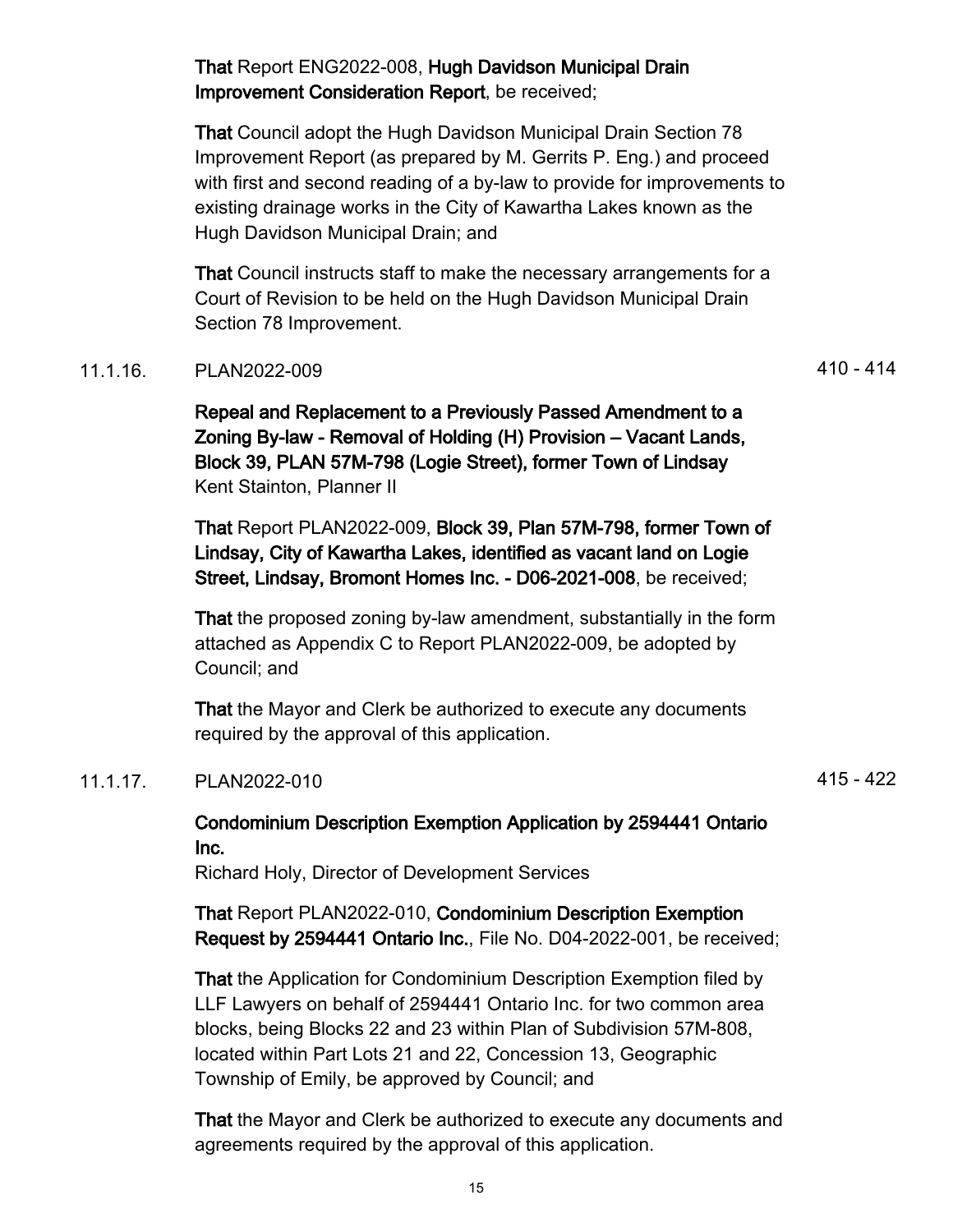11.1.18. PLAN2022-011 423 - 430

# Repeal of Deeming By-Law 2006-310 on Birch Crescent, Bobcaygeon - 2449061 Ontario Inc.

Mark LaHay, Planner II

That Report PLAN2022-011, By-law to Repeal Deeming By-law 2006- 310 for Lots 13 to 15, Plan 626 on Birch Crescent, Bobcaygeon, 2449061 Ontario Inc. – Application D30-2022-001, be received;

That a By-law respecting Lots 13 to 15, Plan 626, substantially in the form attached as Appendix C to Report PLAN2022-011, be approved and adopted by Council; and

That the Mayor and Clerk be authorized to execute any documents required by the approval of this application.

11.2. Items Extracted from Consent

# 12. Petitions

13. Other or New Business

#### 14. By-Laws

That the By-Laws shown in Section 14.1 of the Agenda, namely: Items 14.1.1 to and including 14.1.18 be read a first, second and third time, passed, numbered, signed and the corporate seal attached.

- 14.1. By-Laws by Consent
- 14.1.1. CC2022-02.14.1.1 431 433

By-Law to Delegate Authority for Decisions to the Chief Administrative Officer for Restricted Acts after Nomination Day in the City of Kawartha Lakes

14.1.2 CC2022-02.14.1.2 434 - 435

By-Law to Amend By-Law 2020-001, being the Procedural By-Law of the City of Kawartha Lakes

14.1.3. CC2022-02.14.1.3 436 - 454

By-Law to Approve the 2022 Election Accessibility Plan for the City of Kawartha Lakes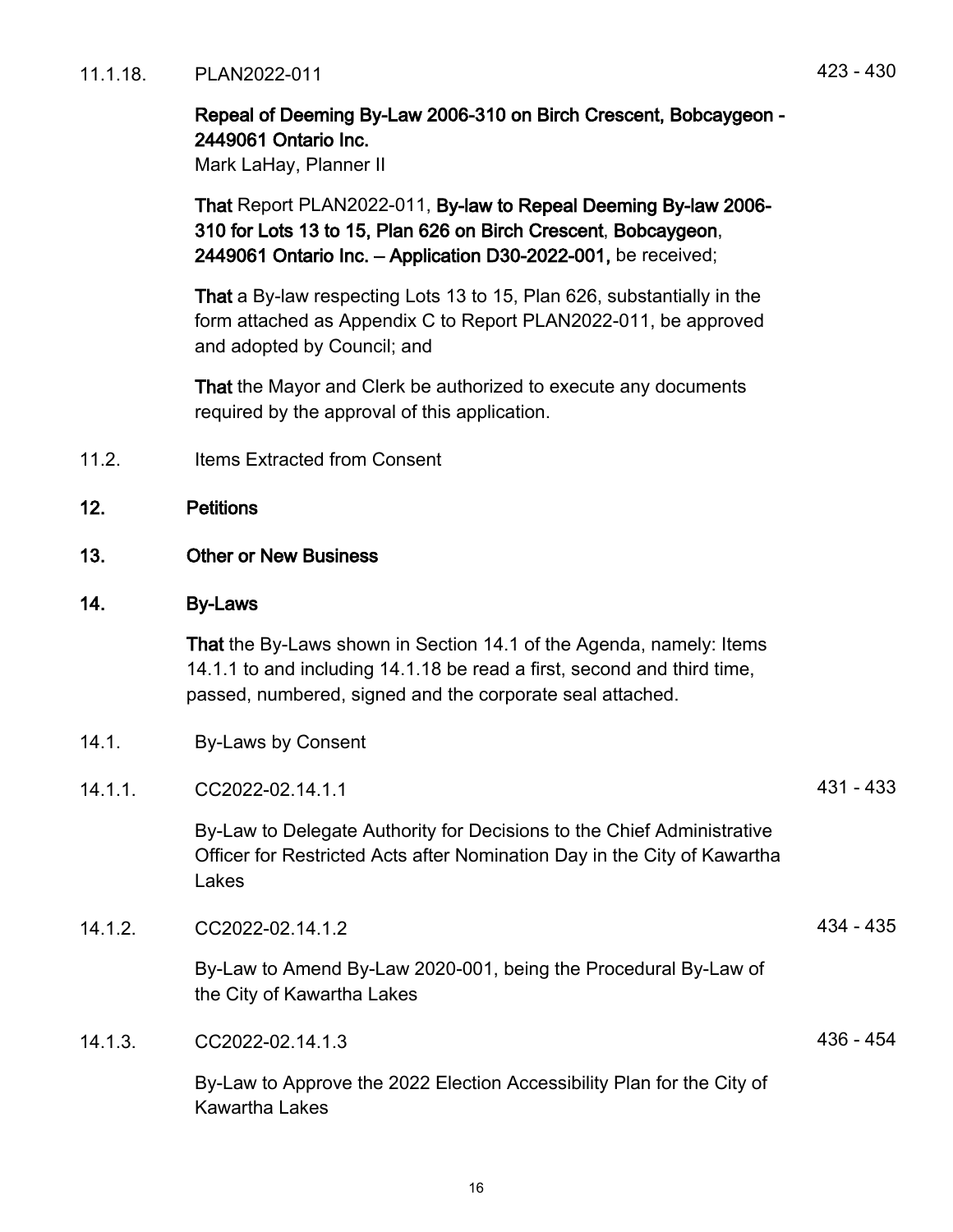14.1.4. CC2022-02.14.1.4 455 - 479

By-Law to Authorize the Execution of an Addendum to a Lease Agreement Between the City of Kawartha Lakes and 2745502 Ontario Inc. for Lot 21 at the Municipal Airport, 3187 Highway 35, Lindsay, in the City of Kawartha Lakes

| 14.1.5.  | CC2022-02.14.1.5                                                                                                                                                                                                                            | 480 - 505   |
|----------|---------------------------------------------------------------------------------------------------------------------------------------------------------------------------------------------------------------------------------------------|-------------|
|          | By-Law to Authorize the Execution of an Addendum to a Lease<br>Agreement Between the City of Kawartha Lakes and Martyn Mini Hoe<br>for Lot 22 at the Municipal Airport, 3187 Highway 35, Lindsay, in the City<br>of Kawartha Lakes          |             |
| 14.1.6.  | CC2022-02.14.1.6                                                                                                                                                                                                                            | $506 - 530$ |
|          | By-Law to Authorize the Execution of an Addendum to a Lease<br>Agreement Between the City of Kawartha Lakes and Camber<br>Construction Inc. for Lot 23 at the Municipal Airport, 3187 Highway 35,<br>Lindsay, in the City of Kawartha Lakes |             |
| 14.1.7.  | CC2022-02.14.1.7                                                                                                                                                                                                                            | $531 - 555$ |
|          | By-Law to Authorize the Execution of an Addendum to a Lease<br>Agreement Between the City of Kawartha Lakes and Camber<br>Construction Inc. for Lot 24 at the Municipal Airport, 3187 Highway 35,<br>Lindsay, in the City of Kawartha Lakes |             |
| 14.1.8.  | CC2022-02.14.1.8                                                                                                                                                                                                                            | $556 - 559$ |
|          | By-Law to Amend By-Law 2021-162, being a By-Law to Regulate Water<br>and Wastewater Services in the City of Kawartha Lakes                                                                                                                  |             |
| 14.1.9.  | CC2022-02.14.1.9                                                                                                                                                                                                                            | $560 - 561$ |
|          | By-Law to Assume the Stormwater Management Pond, Block 66, Plan<br>57M-768 (PIN: 63237-0977), Geographic Town of Lindsay, The<br>Corporation of the City of Kawartha Lakes                                                                  |             |
| 14.1.10. | CC2022-02.14.1.10                                                                                                                                                                                                                           | 562 - 564   |
|          | By-Law to Repeal and Replace By-Law 2021-059, Being a By-Law<br>Amend the Town of Lindsay Zoning By-law No. 2000-75 to Rezone<br>Land within the City of Kawartha Lakes                                                                     |             |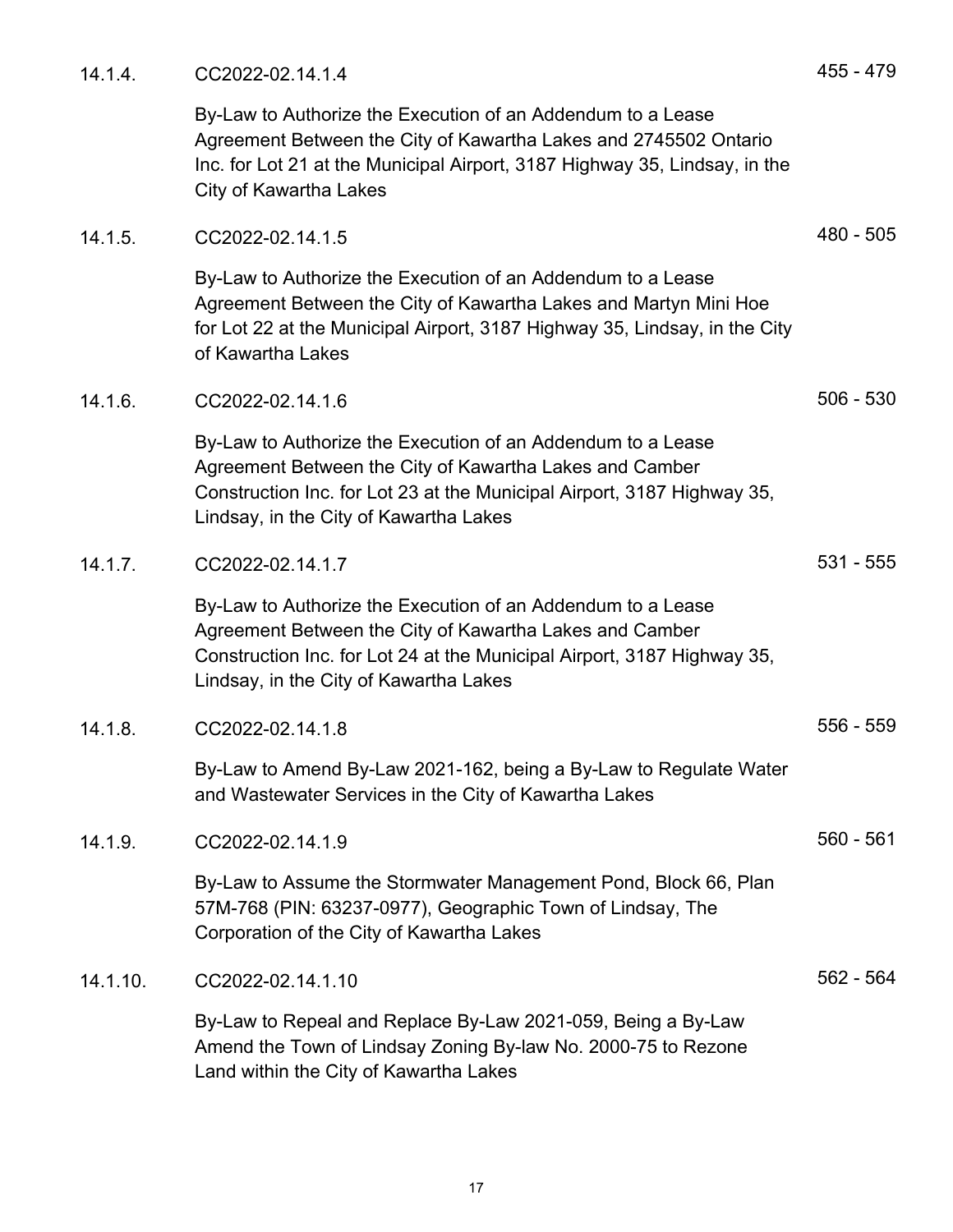| 14.1.11. | CC2022-02.14.1.11                                                                                                                                                                                                                                       | $565 - 585$ |
|----------|---------------------------------------------------------------------------------------------------------------------------------------------------------------------------------------------------------------------------------------------------------|-------------|
|          | By-Law to Authorize Entering into a Municipal Housing Facilities<br>Agreement Between the Corporation of the City of Kawartha Lakes and<br>Habitat for Humanity Peterborough and Kawartha Region                                                        |             |
| 14.1.12. | CC2022-02.14.1.12                                                                                                                                                                                                                                       | 586 - 588   |
|          | By-Law to Appoint a Deputy Chief Building Official and Prescribe the<br>Duties and Responsibilities (McKinnon, Mathew McKinnon)                                                                                                                         |             |
| 14.1.13. | CC2022-02.14.1.13                                                                                                                                                                                                                                       | 589 - 590   |
|          | By-Law to Appoint a Municipal Law Enforcement Officer for Limited By-<br>law Enforcement Purposes (Kelly, Michael)                                                                                                                                      |             |
| 14.1.14. | CC2022-02.14.1.14                                                                                                                                                                                                                                       | 591 - 592   |
|          | By-Law to Appoint a Municipal Law Enforcement Officer for Limited By-<br>law Enforcement Purposes (Blanchard, Donald)                                                                                                                                   |             |
| 14.1.15. | CC2022-02.14.1.15                                                                                                                                                                                                                                       | 593 - 594   |
|          | By-Law to Amend By-Law 2016-144, being a By-Law for Collection and<br>Management of Waste and Recyclables within the City of Kawartha<br>Lakes                                                                                                          |             |
| 14.1.16. | CC2022-02.14.1.16                                                                                                                                                                                                                                       |             |
|          | By-Law to Amend The City of Kawartha Lakes Official Plan to Permit the<br>Severance of Land within The City of Kawartha Lakes (614 Shamrock<br>Road)<br>**Note - To be circulated with the Amended Agenda                                               |             |
| 14.1.17. | CC2022-02.14.1.17                                                                                                                                                                                                                                       |             |
|          | By-Law To Amend The Township of Emily Zoning By-Law No. 1996-30<br>To Rezone Land Within The City Of Kawartha Lakes (614 Shamrock<br>Road)<br>**Note - To be circulated with the Amended Agenda                                                         |             |
| 14.1.18. | CC2022-02.14.1.18                                                                                                                                                                                                                                       | 595 - 597   |
|          | By-Law to Repeal a Deeming By-Law Previously Passed in Accordance<br>with the Planning Act, for Lands Described as Lots 13, 14 and 15, Plan<br>626, Former Village of Bobcaygeon, now City of Kawartha Lakes (Birch<br>Crescent - 2449061 Ontario Inc.) |             |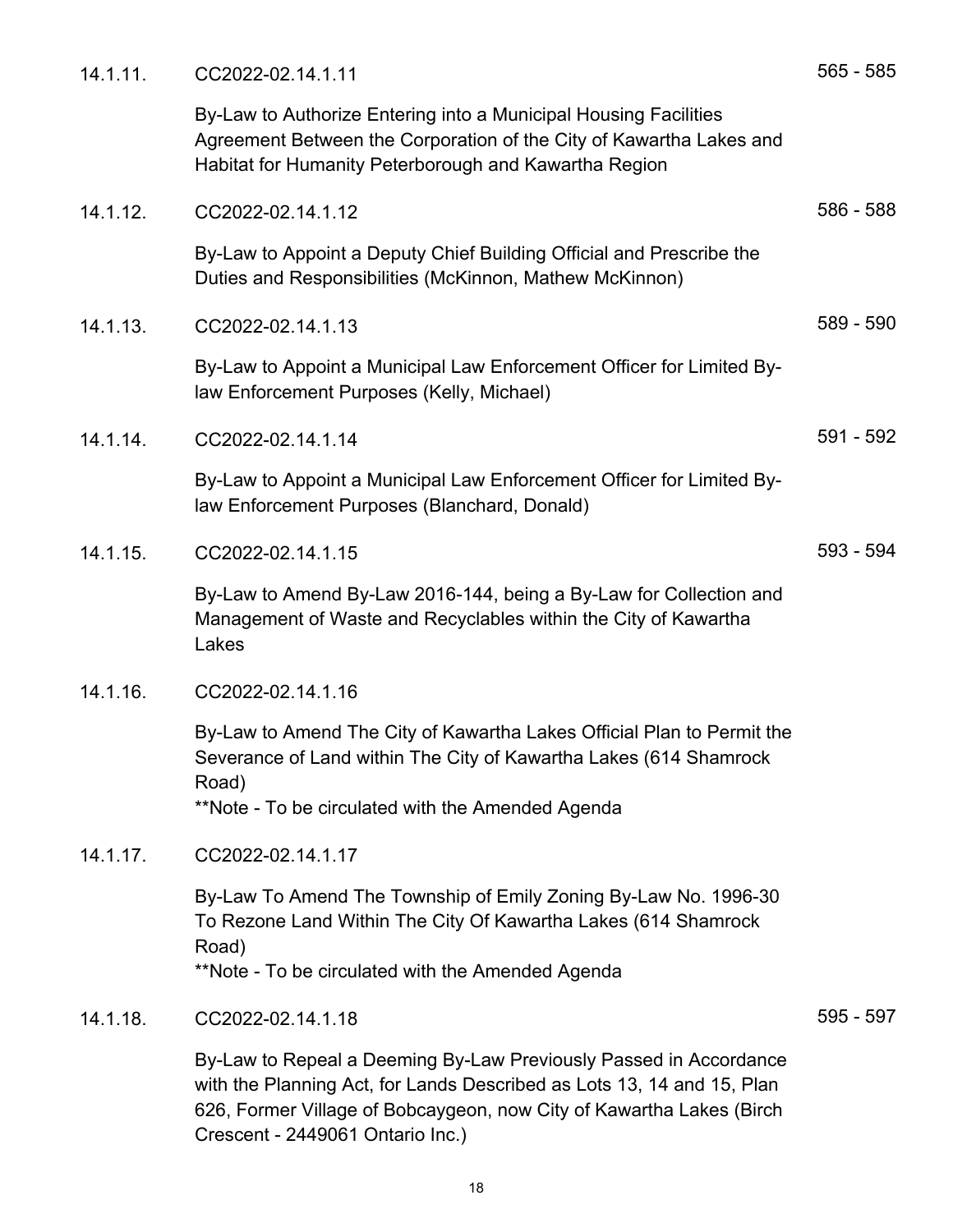14.2. By-Laws Extracted from Consent

# 15. Notice of Motion

#### 16. Closed Session

- 16.1. Adoption of Closed Session Agenda
- 16.2. Disclosure of Pecuniary Interest in Closed Session Items
- 16.3. Move Into Closed Session

That Council convene into closed session at \_\_\_ p.m. pursuant to Section 239(2) of the Municipal Act, S.O. 2001 s.25, in order to consider matters identified in Section 16 of the Regular Council Meeting Agenda of Tuesday, February 22, 2022, namely Items 16.3.1 to and including 16.3.9.

16.3.1. CC2022-02.16.3.1

Confidential Closed Session Minutes, January 25, 2022 Regular Council **Meeting** Municipal Act, 2001 s.239(2)(b) Personal Matters about Identifiable Individuals Municipal Act, 2001 s.239(2)(c) Proposed Acquisition or Disposition of Land

16.3.2. RS2022-021

Offers to Purchase 581 Highway 36, Lindsay Municipal Act, 2001 s,239(2)(c) Proposed or Pending Acquisition or Disposition of Land Sharri Dyer, Manager of Realty Services

16.3.3. LGL2022-002

Ontario Land Tribunal - PL170374 - Binnie - Part of Lots 7 and 8, Concession 6 (Manvers), Gray Road Municipal Act, 2001 s.239(2)(e) Litigation or Potential Litigation Affecting the Municipality Municipal Act, 2001 s.239(2)(f) Advice that is Subject to Solicitor-Client **Privilege** Robyn Carlson, City Solicitor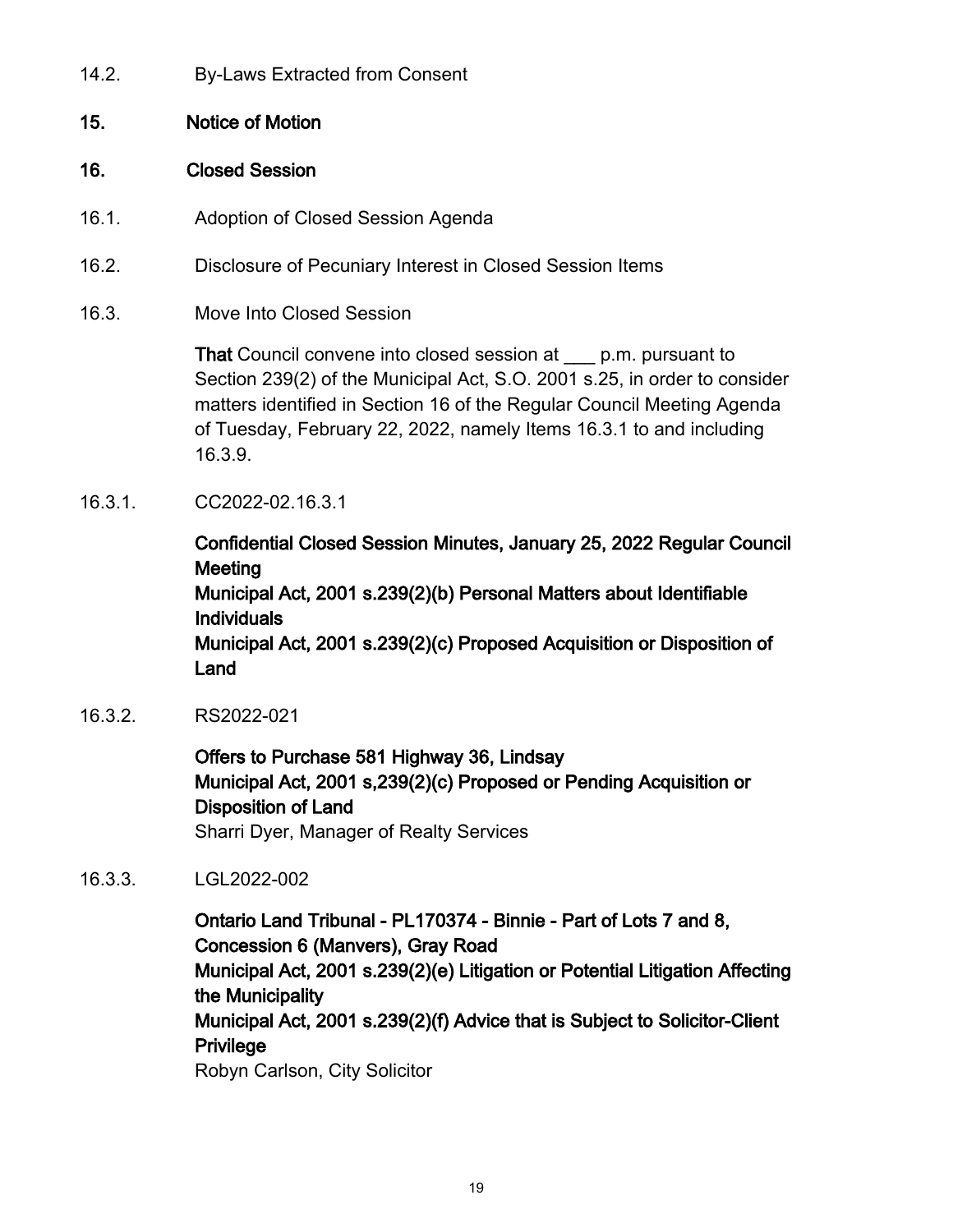#### 16.3.4. LGL2022-003

Charges Laid Under the Provincial Offences Act - 3351 Kirkfield Road Municipal Act, 2001 s.239(2)(e) Litigation or Potential Litigation Affecting the Municipality

Municipal Act, 2001 s.239(2)(f) Advice that is Subject to Solicitor-Client **Privilege** 

Robyn Carlson, City Solicitor

16.3.5. LGL202-004

Appeals to Official Plan Amendment 13 and Secondary Plans to City of Kawartha Lakes Comprehensive Official Plan 2012 – Ontario Land Tribunal – PL120217

Municipal Act, 2001 s.239(2)(e) Litigation or Potential Litigation Affecting the Municipality

Municipal Act, 2001 s.239(2)(f) Advice that is Subject to Solicitor-Client Privilege

Robyn Carlson, City Solicitor

16.3.6. LGL2022-005

FLATO Lindsay Community Inc. - Bromont Homes Inc. - Agreements - Ministerial Zoning Orders Municipal Act, 2001 s.239(2)(f) Advice that is Subject to Solicitor-Client Privilege Robyn Carlson, City Solicitor

16.3.7. WM2022-006

Member Recruitment to the Fenelon Landfill Public Review Committee Municipal Act, 2001 s.239(2)(b) Personal Matters About Identifiable **Individuals** 

Nikki Payne, Waste Technician II

16.3.8. CC2022-02.16.3.8

Fire Service Modernization Review Municipal Act, 2001 s.239(2)(b) Personal Matters About an Identifiable Individual Municipal Act, 2001 s.239(2)(d) Labour Relations or Employee **Negotiations** Ron Taylor, Chief Administrative Officer

Terry Jones, Acting Fire Chief